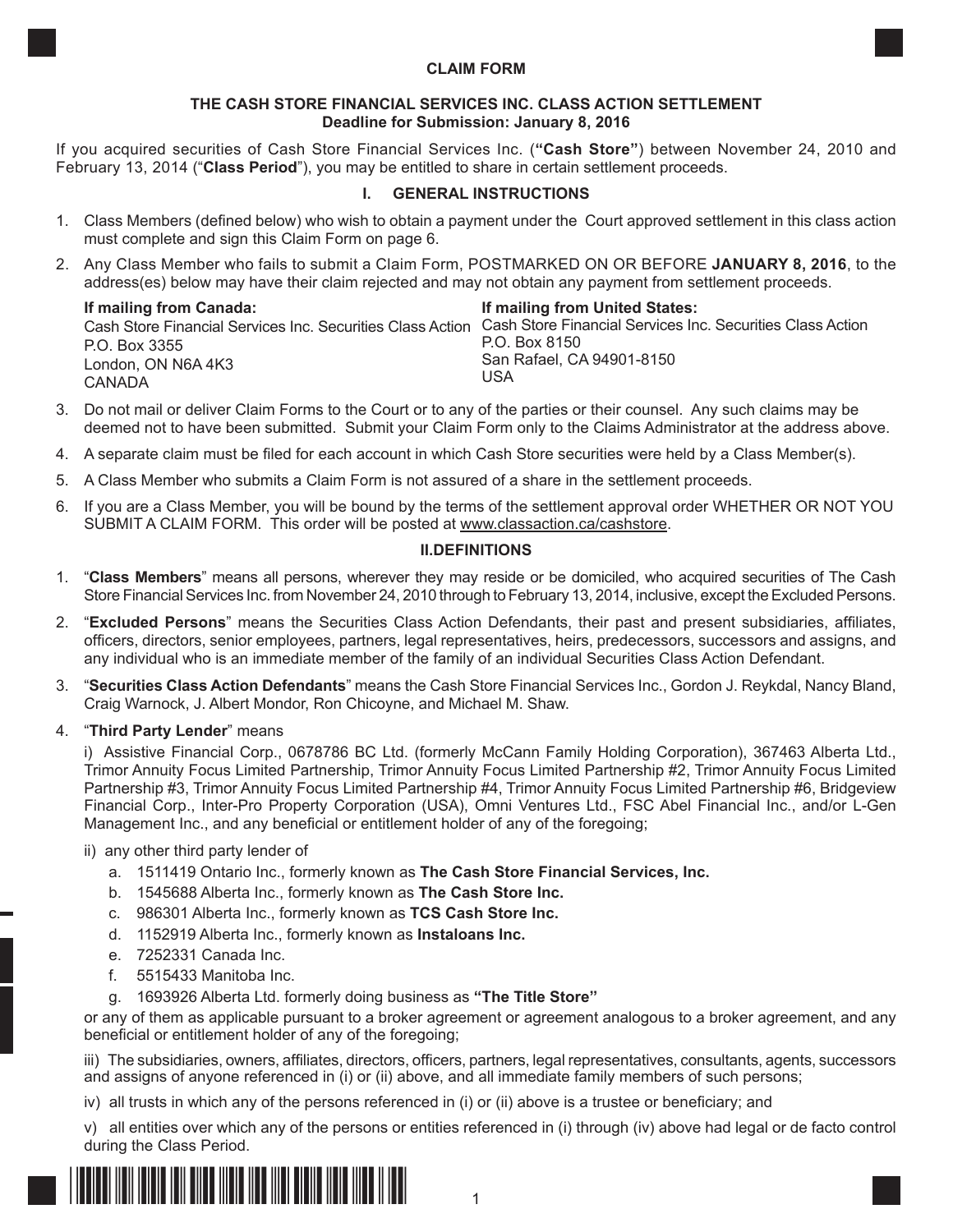# **III. CLAIMANT IDENTIFICATION**

- 1. The beneficial purchaser of the Cash Store Securities should be listed as the claimant. A Class Member who acquired securities and held the certificate(s) in their name is the beneficial purchaser as well as the record purchaser. If, however, the certificate(s) was (were) registered in the name of a third party, such as a nominee or brokerage firm, the Class Member is the beneficial purchaser and the third party is the record purchaser of the securities.
- 2. Use **Part V** of the Claim Form, entitled "Claimant Identification", to identify each acquirer of record. In addition, if you are NOT the beneficial owner and are filing a Claim Form on behalf of the beneficial owner, please complete the "filer name" field in **Part V of the "Claimant Identification" section** on the first page of the Claim Form. THIS CLAIM FORM MUST BE FILED BY THE ACTUAL BENEFICIAL PURCHASER OR PURCHASERS, OR THE LEGAL REPRESENTATIVE OF SUCH PURCHASER OR PURCHASERS OF SHARES UPON WHICH THIS CLAIM IS BASED.
- 3. All joint purchasers or acquirors must sign this claim. Executors, administrators, guardians, conservators and trustees must complete and sign this claim on behalf of persons or entities represented by them and supporting documentation which provides proof of their authority to submit the claim must accompany this claim and their titles or capacities must be stated. The Administrator may use the Social Insurance Number, Social Security Number or other unique tax identifier and telephone number of the beneficial purchaser to verify the claim. Failure to provide the foregoing information could delay verification of your claim or result in rejection of the claim.

# **IV. INFORMATION NEEDED TO PROCESS A CLAIM FORM**

- 1. A separate claim must be filed for each account in which Cash Store securities were held by a Class Member.
- 2. A Class Member must provide all requested information with respect to:
	- a. The acquisition and sale, if any, of securities of Cash Store; and
	- b. The number of securities held at the close of trading on April 11, 2014;
	- Failure by a Class Member to report all such transactions may result in the rejection of their claim.
- 3. A Class Member must:
	- a. List each transaction (acquisition or sale) of securities separately and in chronological order, by trade date (not settlement date), beginning with the earliest;
	- b. Accurately provide the month, day and year of each transaction listed.
	- c. Indicate whether the Class Member is an Excluded Party as defined on page 1.
	- d. Indicate whether the Class Member was a Third Party Lender as defined on page 1.
- 4. Brokerage confirmations, contract notes or other documentation of a Class Member's transactions in securities (e.g. month end statement showing transactions, costs and/or proceeds) **must** be attached to a Class Member's Claim Form to support the information provided by a Class Member.
- 5. The Claims Administrator is requesting the minimum amount of information necessary to process Claims Forms. The Claims Administrator may request additional information as required to efficiently and reliably calculate losses. In some cases where the Claims Administrator cannot perform the calculation accurately or at a reasonable cost with the information provided, the Claim Administrator may conditionally accept the claim pending receipt of additional information.
- 6. NOTICE REGARDING ELECTRONIC FILES: Class Members with large number of transactions may request, or may be requested, to submit information regarding their transactions electronically. Class Members wishing to submit an electronic file batch claim must contact the Claims Administrator and can do that by phone at 1-866-432-5534 or by email at cashstoresecurities@ricepoint.com.

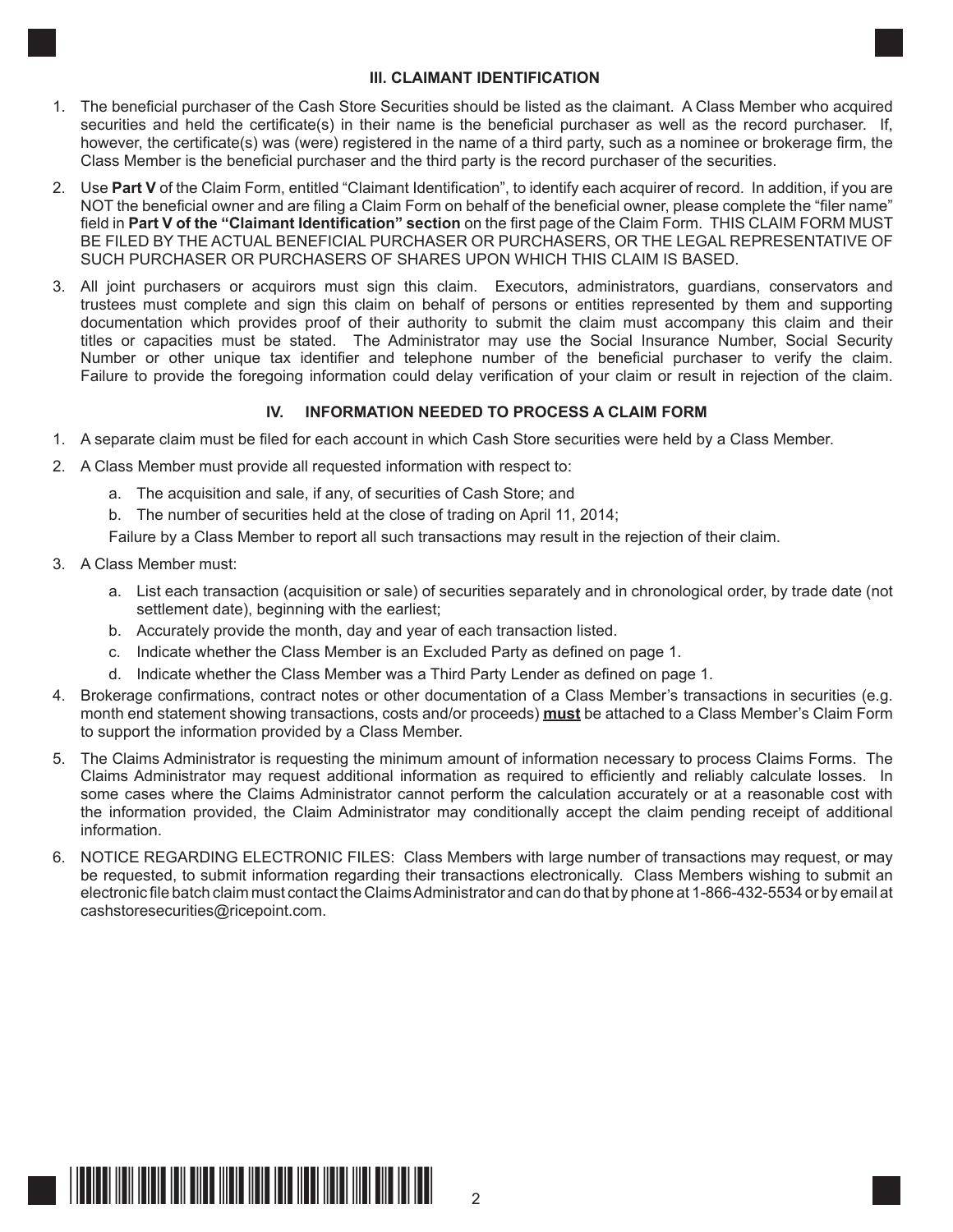|                                                                                                                                | Official<br>Office<br>Use<br>Only |    |  |                            |  |    |  | CASH STORE SECURITIES LITIGATION<br><b>CLAIM FORM</b><br>Please Type or Print in the Boxes Below<br>Do NOT use Red Ink, Pencil, or Staples |                                     |                                                                                                        |                      |                              |                                         |   |  |                                                | <b>Must Be Postmarked</b><br><b>No Later Than</b><br><b>JANUARY 8, 2016</b><br><b>CASHFS</b><br>蹊 |                   |  |          |  |                                  |  |  |                                  |  |             |                                        |
|--------------------------------------------------------------------------------------------------------------------------------|-----------------------------------|----|--|----------------------------|--|----|--|--------------------------------------------------------------------------------------------------------------------------------------------|-------------------------------------|--------------------------------------------------------------------------------------------------------|----------------------|------------------------------|-----------------------------------------|---|--|------------------------------------------------|---------------------------------------------------------------------------------------------------|-------------------|--|----------|--|----------------------------------|--|--|----------------------------------|--|-------------|----------------------------------------|
| Last Name                                                                                                                      |                                   |    |  |                            |  |    |  |                                                                                                                                            | PART V: CLAIMANT IDENTIFICATION     |                                                                                                        |                      |                              |                                         |   |  | M.I.                                           |                                                                                                   | <b>First Name</b> |  |          |  |                                  |  |  |                                  |  |             |                                        |
|                                                                                                                                |                                   |    |  |                            |  |    |  |                                                                                                                                            |                                     |                                                                                                        |                      |                              |                                         |   |  |                                                |                                                                                                   |                   |  |          |  |                                  |  |  |                                  |  |             |                                        |
| Last Name (Co-Beneficial Owner)                                                                                                |                                   |    |  |                            |  |    |  |                                                                                                                                            |                                     |                                                                                                        |                      |                              |                                         |   |  | M.I.                                           |                                                                                                   |                   |  |          |  | First Name (Co-Beneficial Owner) |  |  |                                  |  |             |                                        |
|                                                                                                                                |                                   |    |  |                            |  |    |  |                                                                                                                                            |                                     |                                                                                                        |                      |                              |                                         |   |  |                                                |                                                                                                   |                   |  |          |  |                                  |  |  |                                  |  |             |                                        |
| $\bigcirc$ RRSP                                                                                                                |                                   |    |  |                            |  |    |  |                                                                                                                                            |                                     | ORRIF ORESP OTRUST OIRA OTFSA OMARGIN/INVESTMENT                                                       |                      |                              |                                         |   |  |                                                |                                                                                                   |                   |  |          |  | $\bigcirc$ PENSION               |  |  | $\bigcirc$ Other_                |  | (specify)   |                                        |
| Company Name (Beneficial Owner - If Claimant is not an Individual) or Custodian Name if an IRA                                 |                                   |    |  |                            |  |    |  |                                                                                                                                            |                                     |                                                                                                        |                      |                              |                                         |   |  |                                                |                                                                                                   |                   |  |          |  |                                  |  |  |                                  |  |             |                                        |
|                                                                                                                                |                                   |    |  |                            |  |    |  |                                                                                                                                            |                                     |                                                                                                        |                      |                              |                                         |   |  |                                                |                                                                                                   |                   |  |          |  |                                  |  |  |                                  |  |             |                                        |
| Account#/Fund# (Not Necessary for Individual Filers)<br>Social Insurance Number/ Social Security Number/ Unique Tax Identifier |                                   |    |  |                            |  |    |  |                                                                                                                                            |                                     |                                                                                                        |                      |                              |                                         |   |  |                                                |                                                                                                   |                   |  |          |  |                                  |  |  |                                  |  |             |                                        |
|                                                                                                                                |                                   |    |  |                            |  |    |  |                                                                                                                                            |                                     |                                                                                                        |                      |                              |                                         |   |  |                                                |                                                                                                   |                   |  |          |  |                                  |  |  |                                  |  |             |                                        |
| Telephone Number (Primary Daytime)                                                                                             |                                   |    |  |                            |  |    |  |                                                                                                                                            |                                     |                                                                                                        |                      | Telephone Number (Alternate) |                                         |   |  |                                                |                                                                                                   |                   |  |          |  |                                  |  |  |                                  |  |             |                                        |
|                                                                                                                                |                                   |    |  |                            |  |    |  |                                                                                                                                            |                                     |                                                                                                        |                      |                              |                                         |   |  |                                                |                                                                                                   |                   |  |          |  |                                  |  |  |                                  |  |             |                                        |
| <b>Email Address</b>                                                                                                           |                                   |    |  |                            |  |    |  |                                                                                                                                            |                                     |                                                                                                        |                      |                              |                                         |   |  |                                                |                                                                                                   |                   |  |          |  |                                  |  |  |                                  |  |             |                                        |
|                                                                                                                                |                                   |    |  | <b>MAILING INFORMATION</b> |  |    |  |                                                                                                                                            |                                     |                                                                                                        |                      |                              |                                         |   |  |                                                |                                                                                                   |                   |  |          |  |                                  |  |  |                                  |  |             |                                        |
| Address                                                                                                                        |                                   |    |  |                            |  |    |  |                                                                                                                                            |                                     |                                                                                                        |                      |                              |                                         |   |  |                                                |                                                                                                   |                   |  |          |  |                                  |  |  |                                  |  |             |                                        |
|                                                                                                                                |                                   |    |  |                            |  |    |  |                                                                                                                                            |                                     |                                                                                                        |                      |                              |                                         |   |  |                                                |                                                                                                   |                   |  |          |  |                                  |  |  |                                  |  |             |                                        |
| Address                                                                                                                        |                                   |    |  |                            |  |    |  |                                                                                                                                            |                                     |                                                                                                        |                      |                              |                                         |   |  |                                                |                                                                                                   |                   |  |          |  |                                  |  |  |                                  |  |             |                                        |
|                                                                                                                                |                                   |    |  |                            |  |    |  |                                                                                                                                            |                                     |                                                                                                        |                      |                              |                                         |   |  |                                                |                                                                                                   |                   |  |          |  |                                  |  |  |                                  |  |             |                                        |
| City                                                                                                                           |                                   |    |  |                            |  |    |  |                                                                                                                                            |                                     |                                                                                                        |                      |                              |                                         |   |  |                                                | State                                                                                             |                   |  | Zip Code |  |                                  |  |  |                                  |  |             |                                        |
| Province                                                                                                                       |                                   |    |  |                            |  |    |  |                                                                                                                                            |                                     |                                                                                                        |                      | Postal Code                  |                                         |   |  |                                                |                                                                                                   |                   |  |          |  |                                  |  |  | <b>Country Name/Abbreviation</b> |  |             |                                        |
|                                                                                                                                |                                   |    |  |                            |  |    |  |                                                                                                                                            |                                     |                                                                                                        |                      |                              |                                         |   |  |                                                |                                                                                                   |                   |  |          |  |                                  |  |  |                                  |  |             |                                        |
| <b>FOR CLAIMS</b><br><b>PROCESSING</b><br><b>ONLY</b>                                                                          |                                   | OB |  |                            |  | CB |  |                                                                                                                                            | ATP<br>$\rm KE$<br>ICI              | $\left( \begin{array}{c} \end{array} \right)$<br>$(\ )$<br>$\left(\begin{array}{c} \end{array}\right)$ | $\rm BE$<br>DR<br>EM |                              | $\bigcap$ FL<br>O<br>ME<br>$\bigcap$ ND |   |  | $\bigcirc$ op<br>$\bigcirc$ re<br>$\bigcap$ SH |                                                                                                   |                   |  |          |  |                                  |  |  |                                  |  | <b>ONLY</b> | <b>FOR CLAIMS</b><br><b>PROCESSING</b> |
|                                                                                                                                |                                   |    |  |                            |  |    |  |                                                                                                                                            | <u>TII III IIII III III III III</u> |                                                                                                        |                      |                              |                                         | 3 |  |                                                |                                                                                                   |                   |  |          |  |                                  |  |  |                                  |  |             |                                        |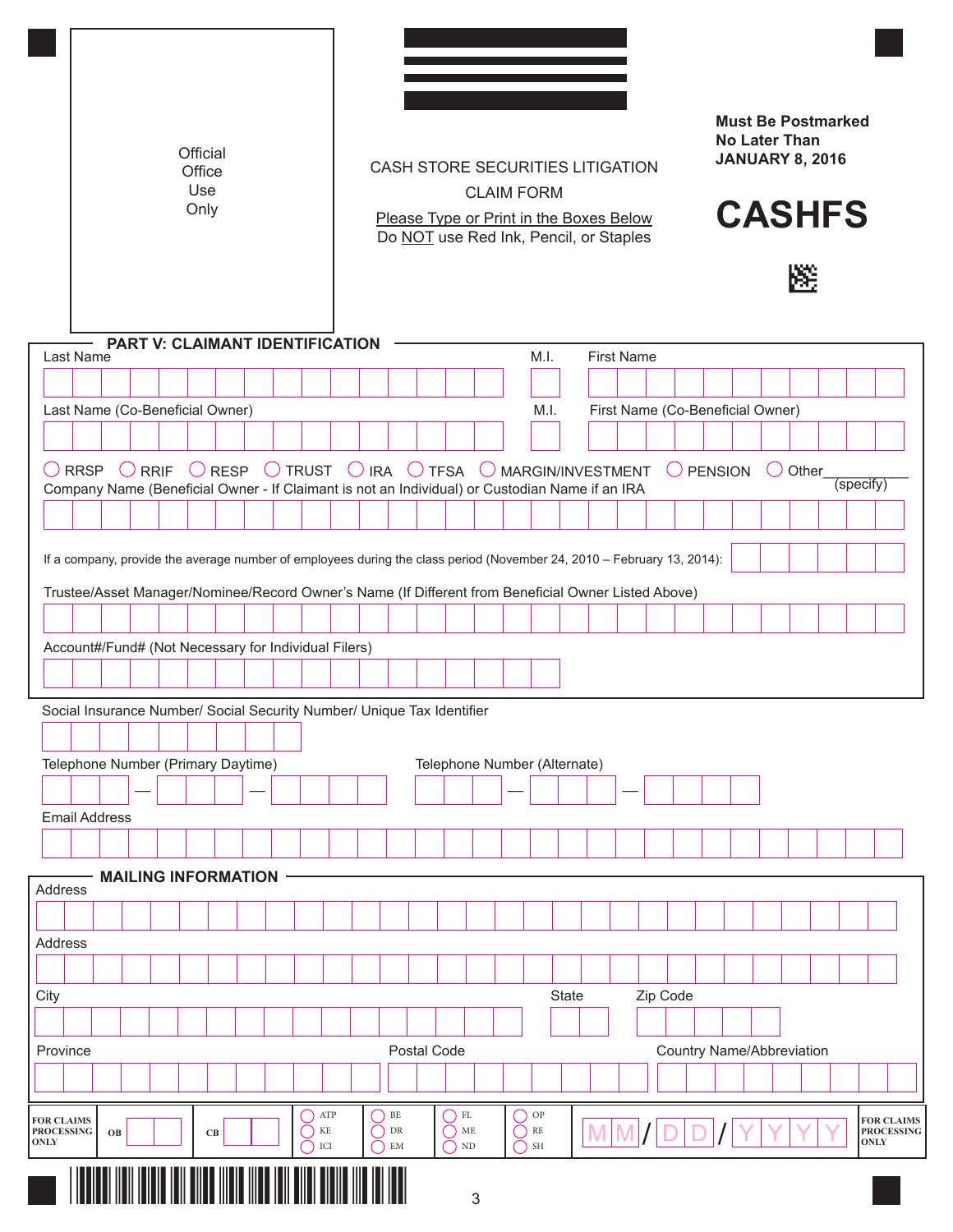# **PART VI: SCHEDULE OF TRANSACTIONS IN CASH STORE COMMON STOCK**

**A. BEGINNING HOLDINGS:** Number of shares of Cash Store common stock held at the beginning of trading on November 24, 2010. If none, write "zero" or "0":

**B. ACQUISITIONS:** Acquisitions of shares of Cash Store common stock during the period November 24, 2010 – April 11, 2014, inclusive. <sup>1</sup> (Must be documented)

| <b>ACQUISITIONS</b><br>Trade Date(s) of Shares<br>(List Chronologically) | Number of Shares<br>Purchased | <b>Total Purchase Price</b><br>(Including Commissions<br>and Fees)<br>Please round off to<br>the nearest whole dollar | <b>State</b><br>Currency for<br>Transaction<br>"USD" or<br>"CAD" |  |  |
|--------------------------------------------------------------------------|-------------------------------|-----------------------------------------------------------------------------------------------------------------------|------------------------------------------------------------------|--|--|
| M<br>M<br>v<br>Y<br>D.<br>D<br>1                                         |                               | \$                                                                                                                    | <b>USD</b><br>00                                                 |  |  |
| 2.                                                                       |                               | \$                                                                                                                    | <b>USD</b><br>00                                                 |  |  |
| 3                                                                        |                               | \$                                                                                                                    | <b>USD</b><br>00                                                 |  |  |

IMPORTANT: If any purchase listed covered a "short sale" please mark Yes:  $\bigcirc$  Yes

**C. SALES:** Sales of shares of Cash Store common stock during the period November 24, 2010 – April 11, 2014, inclusive. 1 (Must be documented)

| <b>SALES</b><br>Trade Date(s) of Shares<br>(List Chronologically) | Number of Shares Sold | <b>Total Sales Price</b><br>(Including Commissions<br>and Fees)<br>Please round off to<br>the nearest whole dollar | State<br>Currency for<br>Transaction<br>"USD" or<br>"CAD" |
|-------------------------------------------------------------------|-----------------------|--------------------------------------------------------------------------------------------------------------------|-----------------------------------------------------------|
| M<br>M<br>Υ<br>D<br>D<br>1                                        | \$                    |                                                                                                                    | <b>JSD</b><br> 00                                         |
| 2.                                                                | \$                    |                                                                                                                    | <b>JSD</b><br> 00                                         |
| 3                                                                 | \$                    |                                                                                                                    | JSD                                                       |

**D. ENDING HOLDINGS:** Number of shares of Cash Store common stock held at the close of trading on April 11, 2014. If none, write "zero" or "0": (Must be documented)

IF YOU NEED ADDITIONAL SPACE TO LIST YOUR TRANSACTIONS PLEASE PHOTOCOPY THIS PAGE,

WRITE YOUR NAME ON THE COPY AND FILL THIS CIRCLE:  $\bigcirc$ 

IF YOU DO NOT CHECK THE CIRCLE THESE ADDITIONAL PAGES MAY NOT BE REVIEWED.

YOU MUST READ AND SIGN THE DECLARATION ON PAGE 6. FAILURE TO SIGN THE DECLARATION MAY RESULT IN A DELAY IN PROCESSING OR THE REJECTION OF YOUR CLAIM.

 $1$  Only purchases or acquisitions made during the Class Period (November 24, 2010 through and including February 13, 2014) will be used to calculate your Recognized Loss.

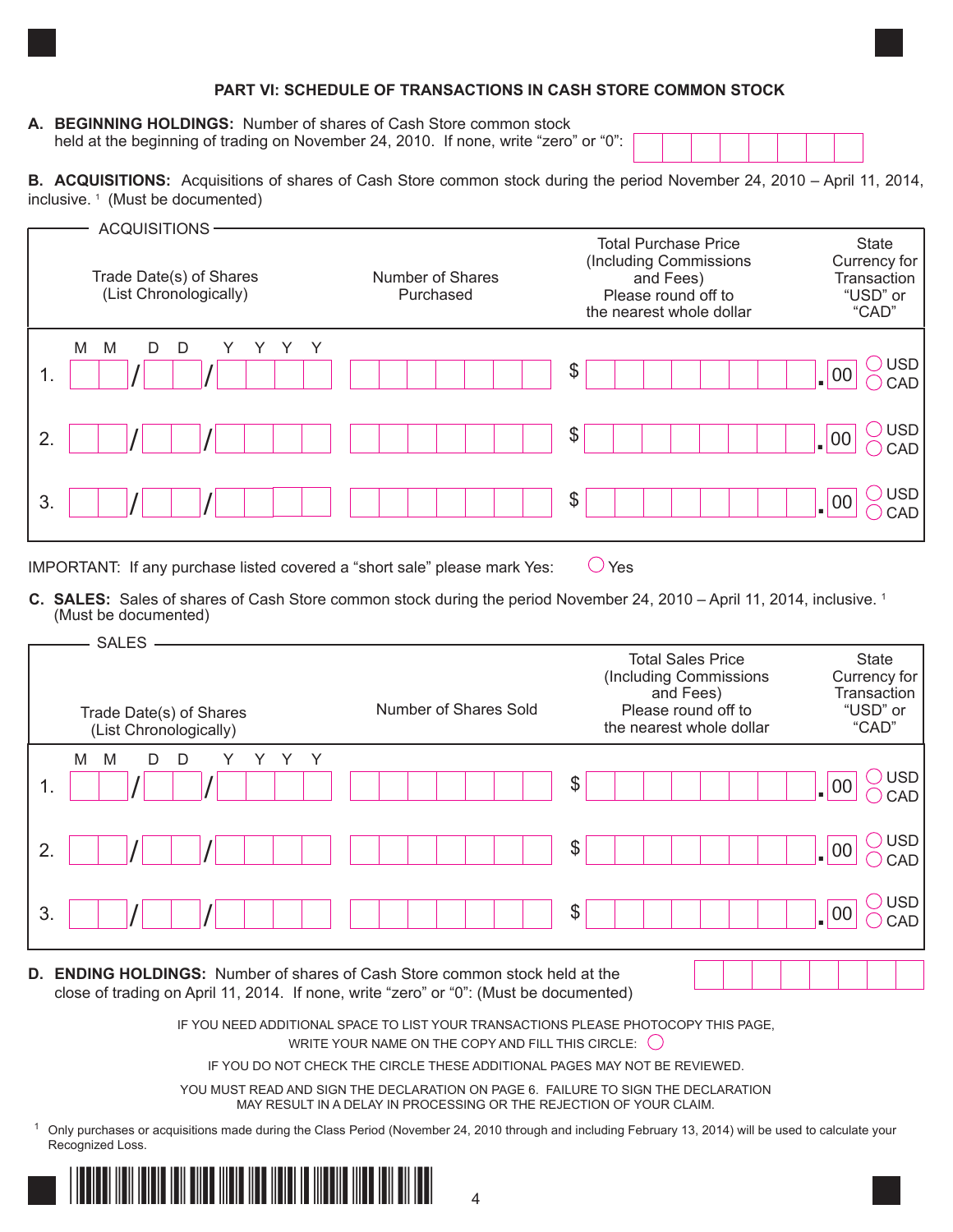## **PART VII: SCHEDULE OF TRANSACTIONS IN CASH STORE'S 11.5% SENIOR SECURED NOTES DUE JANUARY 31, 2017**

A. **ACQUISITIONS:** Acquisitions of Cash Store Notes during the period November 24, 2010 – April 11, 2014, inclusive. 2 (Must be documented)

| Face Value of Notes<br>Purchased | <b>Total Purchase Price</b><br>(Including Commissions<br>and Fees)<br>Please round off to<br>the nearest whole dollar | <b>State</b><br>Currency for<br>Transaction<br>"USD" or<br>"CAD" |
|----------------------------------|-----------------------------------------------------------------------------------------------------------------------|------------------------------------------------------------------|
| Y                                | \$                                                                                                                    | <b>USD</b><br> 00<br>CAD                                         |
|                                  | \$                                                                                                                    | <b>USD</b><br> 00                                                |
|                                  | \$                                                                                                                    | <b>USD</b><br> 00                                                |
|                                  |                                                                                                                       |                                                                  |

**B. SALES:** Sales of Cash Store Notes during the period November 24, 2010 – April 11, 2014, inclusive. 2 (Must be documented)

| <b>SALES</b><br>Trade Date(s) of Notes<br>(List Chronologically) | Face Value of Notes Sold | <b>Total Sales Price</b><br>(Including Commissions<br>and Fees)<br>Please round off to<br>the nearest whole dollar | State<br>Currency for<br>Transaction<br>"USD" or<br>"CAD" |
|------------------------------------------------------------------|--------------------------|--------------------------------------------------------------------------------------------------------------------|-----------------------------------------------------------|
| M<br>M<br>D<br>D.<br>$\mathbf 1$ .                               | \$                       |                                                                                                                    | USD <sup>1</sup><br> 00                                   |
| 2.                                                               | \$                       |                                                                                                                    | <b>USD</b><br> 00                                         |
| 3.                                                               | \$                       |                                                                                                                    | <b>USD</b><br> 00                                         |

# **C. ENDING HOLDINGS:** Face value of Cash Store Notes held at the close of trading on April 11, 2014. If none, write "zero" or "0": (Must be documented)

IF YOU NEED ADDITIONAL SPACE TO LIST YOUR TRANSACTIONS PLEASE PHOTOCOPY THIS PAGE,

WRITE YOUR NAME ON THE COPY AND FILL THIS CIRCLE:  $\bigcirc$ 

IF YOU DO NOT CHECK THE CIRCLE THESE ADDITIONAL PAGES MAY NOT BE REVIEWED.

YOU MUST READ AND SIGN THE DECLARATION ON PAGE 6. FAILURE TO SIGN THE DECLARATION MAY RESULT IN A DELAY IN PROCESSING OR THE REJECTION OF YOUR CLAIM.

<sup>2</sup> Only purchases or acquisitions made during the Class Period (November 24, 2010 through and including February 13, 2014) will be used to calculate your Recognized Loss.

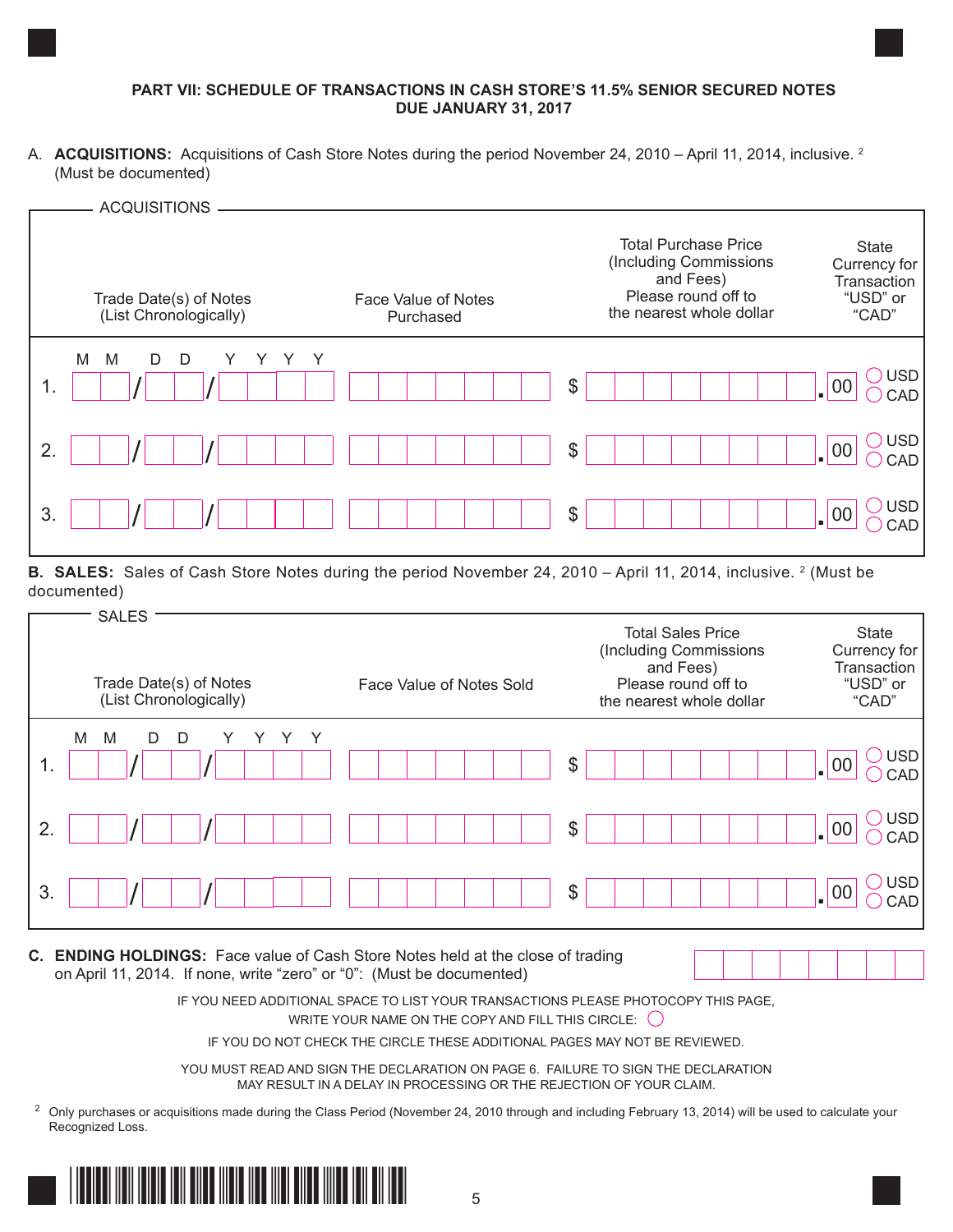|                                                                                                                                                                                                                                                                                                                                                                                                                                                                                                                                                 | <b>PART VIII: THIRD PARTY LENDER</b><br>Is/are the claimant(s) a Third Party Lender(s) based on the definition provided in page 1 of the claim form under section<br><b>II. DEFINITIONS?</b> |  |  |  |  |  |
|-------------------------------------------------------------------------------------------------------------------------------------------------------------------------------------------------------------------------------------------------------------------------------------------------------------------------------------------------------------------------------------------------------------------------------------------------------------------------------------------------------------------------------------------------|----------------------------------------------------------------------------------------------------------------------------------------------------------------------------------------------|--|--|--|--|--|
| $\bigcirc$ No                                                                                                                                                                                                                                                                                                                                                                                                                                                                                                                                   | $\bigcirc$ Yes                                                                                                                                                                               |  |  |  |  |  |
|                                                                                                                                                                                                                                                                                                                                                                                                                                                                                                                                                 | PART IX: EXCLUDED PERSON(S)                                                                                                                                                                  |  |  |  |  |  |
|                                                                                                                                                                                                                                                                                                                                                                                                                                                                                                                                                 | Is/are the claimant(s) an Excluded Person(s) based on the definition provided in page 1 of the claim form under section                                                                      |  |  |  |  |  |
|                                                                                                                                                                                                                                                                                                                                                                                                                                                                                                                                                 | <b>II. DEFINITIONS?</b>                                                                                                                                                                      |  |  |  |  |  |
| $\bigcirc$ No                                                                                                                                                                                                                                                                                                                                                                                                                                                                                                                                   | $\bigcirc$ Yes                                                                                                                                                                               |  |  |  |  |  |
| How did you find out about this class action?                                                                                                                                                                                                                                                                                                                                                                                                                                                                                                   |                                                                                                                                                                                              |  |  |  |  |  |
| $\bigcirc$ Newspaper Notice<br>Notice Mailing<br>$\bigcirc$ Online (i.e. Facebook, Twitter, etc)                                                                                                                                                                                                                                                                                                                                                                                                                                                | $\bigcirc$ Information provided by Broker/Custodian<br>$\bigcirc$ Other $\bigcirc$                                                                                                           |  |  |  |  |  |
|                                                                                                                                                                                                                                                                                                                                                                                                                                                                                                                                                 | (specify)                                                                                                                                                                                    |  |  |  |  |  |
| Through what institution did you hold shares and/ or notes of Cash Store?                                                                                                                                                                                                                                                                                                                                                                                                                                                                       |                                                                                                                                                                                              |  |  |  |  |  |
| $\bigcirc$ td $\bigcirc$ RBC $\bigcirc$ SCOTIA $\bigcirc$ CIBC $\bigcirc$ BMO $\bigcirc$ Other                                                                                                                                                                                                                                                                                                                                                                                                                                                  | (specify)                                                                                                                                                                                    |  |  |  |  |  |
|                                                                                                                                                                                                                                                                                                                                                                                                                                                                                                                                                 | <b>PART X: DECLARATION</b>                                                                                                                                                                   |  |  |  |  |  |
| I (we) declare under penalty of perjury that I (we) have disclosed all of my (our) holdings and purchase and sale<br>$\bullet$<br>transactions in Cash Store Securities for the time periods identified in this Claim Form.<br>I (we) declare under penalty of perjury that I (we) have truthfully answered the question at Part VIII at the top of this<br>$\bullet$<br>page as to whether I (we) am (are) a Third Party Lender as defined in Part II.<br>$\bullet$<br>as to whether I (we) am (are) an Excluded Person as defined in Part II. | I (we) declare under penalty of perjury that I (we) have truthfully answered the question at Part IX at the top of this page                                                                 |  |  |  |  |  |
| (Month/Year)                                                                                                                                                                                                                                                                                                                                                                                                                                                                                                                                    | (City/State/Country)                                                                                                                                                                         |  |  |  |  |  |
|                                                                                                                                                                                                                                                                                                                                                                                                                                                                                                                                                 |                                                                                                                                                                                              |  |  |  |  |  |
| (Sign your name here)                                                                                                                                                                                                                                                                                                                                                                                                                                                                                                                           | (Sign your name here)                                                                                                                                                                        |  |  |  |  |  |
| (Type or print your name here)                                                                                                                                                                                                                                                                                                                                                                                                                                                                                                                  | (Type or print your name here)                                                                                                                                                               |  |  |  |  |  |
| (Capacity of person(s) signing, e.g.,<br>Beneficial Purchaser, Executor or Administrator)                                                                                                                                                                                                                                                                                                                                                                                                                                                       | (Capacity of person(s) signing, e.g.,<br>Beneficial Purchaser, Executor or Administrator)                                                                                                    |  |  |  |  |  |
|                                                                                                                                                                                                                                                                                                                                                                                                                                                                                                                                                 | ACCURATE CLAIMS PROCESSING TAKES A SIGNIFICANT AMOUNT OF TIME.<br>THANK YOU FOR YOUR PATIENCE.                                                                                               |  |  |  |  |  |
| <b>Reminder Checklist:</b>                                                                                                                                                                                                                                                                                                                                                                                                                                                                                                                      |                                                                                                                                                                                              |  |  |  |  |  |
| 1. Please sign the above declaration.                                                                                                                                                                                                                                                                                                                                                                                                                                                                                                           | 6. If you desire an acknowledgment of receipt of your claim                                                                                                                                  |  |  |  |  |  |
| 2. If this Claim is being made on behalf of Joint Claimants,                                                                                                                                                                                                                                                                                                                                                                                                                                                                                    | form please send it via Registered Mail.                                                                                                                                                     |  |  |  |  |  |
| then both must sign.<br>3. Remember to attach copies of supporting documentation,<br>if available.                                                                                                                                                                                                                                                                                                                                                                                                                                              | 7. If you move, please send your new address to the Claims<br>Administrator.<br>8. Do not use red pen or highlighter on the Claim Form.                                                      |  |  |  |  |  |
| 4. Do not send originals of certificates.                                                                                                                                                                                                                                                                                                                                                                                                                                                                                                       |                                                                                                                                                                                              |  |  |  |  |  |

5. Keep a copy of your claim form and all supporting documentation for your records.

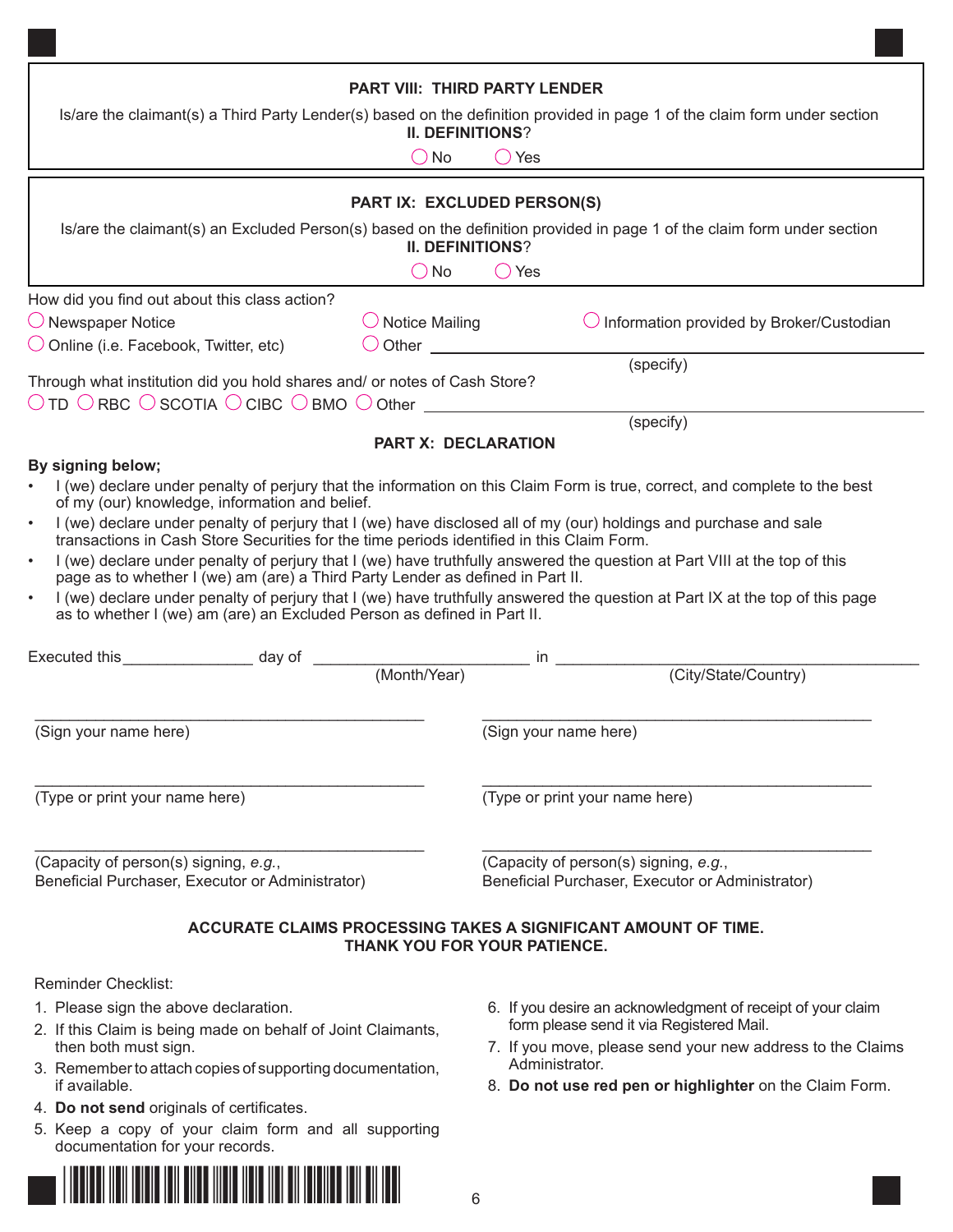## **THIS PROOF OF CLAIM AND DECLARATION MUST BE POSTMARKED NO LATER THAN JANUARY 8, 2016 AND MUST BE MAILED TO:**

### **If mailing from Canada:**

 Cash Store Financial Services Inc. Securities Class Action P.O. Box 3355 London, ON N6A 4K3 CANADA

#### **If mailing from United States:**

Cash Store Financial Services Inc. Securities Class Action P.O. Box 8150 San Rafael, CA 94901-8150 USA

### **Privacy Statement**

All information provided by the Claimant is collected, used, and retained by the Claims Administrator and Class Counsel pursuant to the Personal Information Protection and Electronic Documents Act (PIPEDA) for the purposes of administering the Settlement, including evaluating the Claimant's eligibility status under the Settlement Agreement. The information provided by the Claimant is strictly private and confidential and will not be disclosed without the express written consent of the Claimant or an order of the Court.

"Class Counsel" is defined as Siskinds LLP of London, Ontario, Kirby McInerney of New York, New York, Hoffner PLLC of New York, New York and Siskinds Desmeules, sencrl of Quebec, Quebec.

The "Claims Administrator" is defined as RicePoint Administration Inc. of London, Ontario and Gilardi & Co. of San Rafael, California. RicePoint will maintain all decision making, project management, customer contact and banking activity, while Gilardi will program, implement and maintain its customized settlement software.